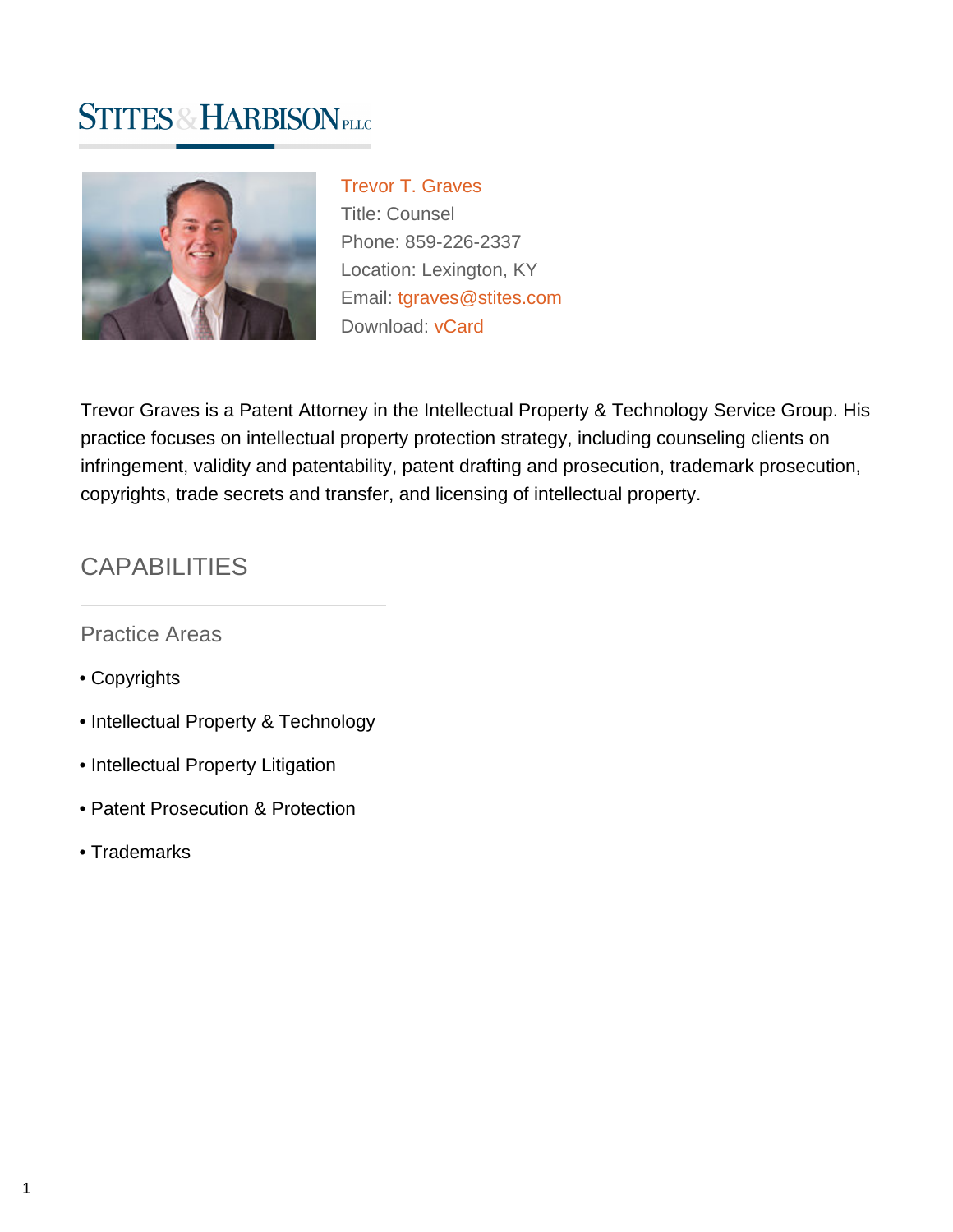# RECENT ASSIGNMENTS

- Prepared and prosecuted patent applications in a wide variety of chemical, pharmaceutical, medical and mechanical arts.
- Developed trademark portfolio protection and enforcement strategies for various private companies.
- Served as litigation counsel in both patent and trademark infringement matters as well as participating in opposition proceedings before the Trademark Trial and Appeal Board.
- Negotiate agreements to transfer or license intellectual property rights.

#### BAR ADMISSIONS

- Kentucky
- U.S. Court of Appeals for the 6th Circuit
- U.S. Court of Appeals for the Federal Circuit
- U.S. District Court for the Eastern District of Kentucky
- U.S. District Court for the Western District of Kentucky
- U.S. Supreme Court
- United States Patent and Trademark Office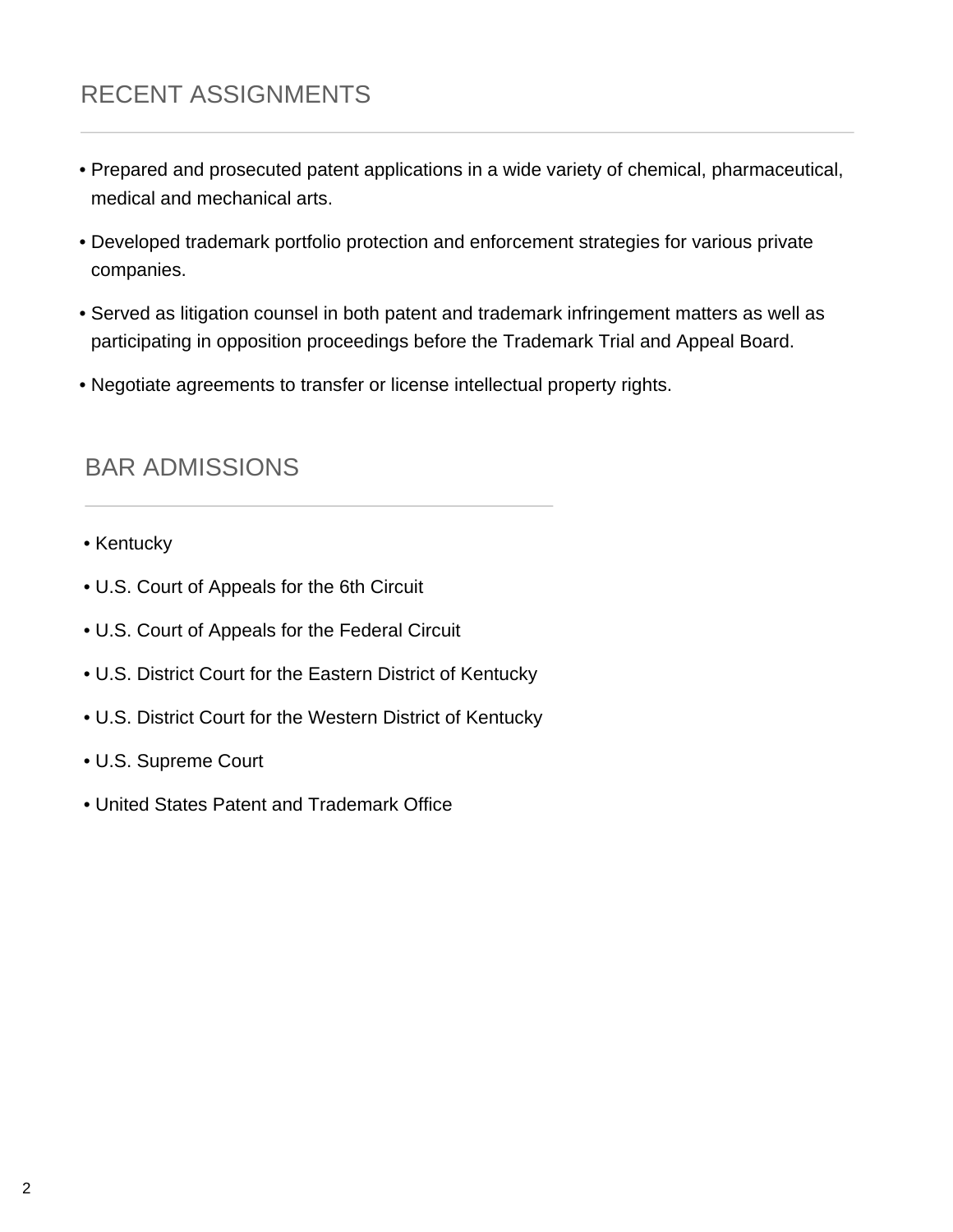# RECENT NEWS, ARTICLES & SPEAKING ENGAGEMENTS

- USPTO Issues Final Rule for Implementation of the Trademark Modernization Act of 2020 Stites & Harbison Client Alert, November 23, 2021
- Stites & Harbison adds four IP attorneys by Haley Cawthon, KYINNO, September 27, 2021
- Stites & Harbison Adds Four IP Attorneys in Kentucky by Adrian Cruz, Law360, July 19, 2021
- Intellectual property attorneys join Stites & Harbison by staff reporter, The Lane Report, July 15, 2021

#### MEMBERSHIPS

- Kentucky Bar Association
- Fayette County Bar Association
- American Intellectual Property Law Association

### COMMUNITY INVOLVEMENT

- YMCA of Central Kentucky, volunteer
- Leadership Kentucky, Class of 2022